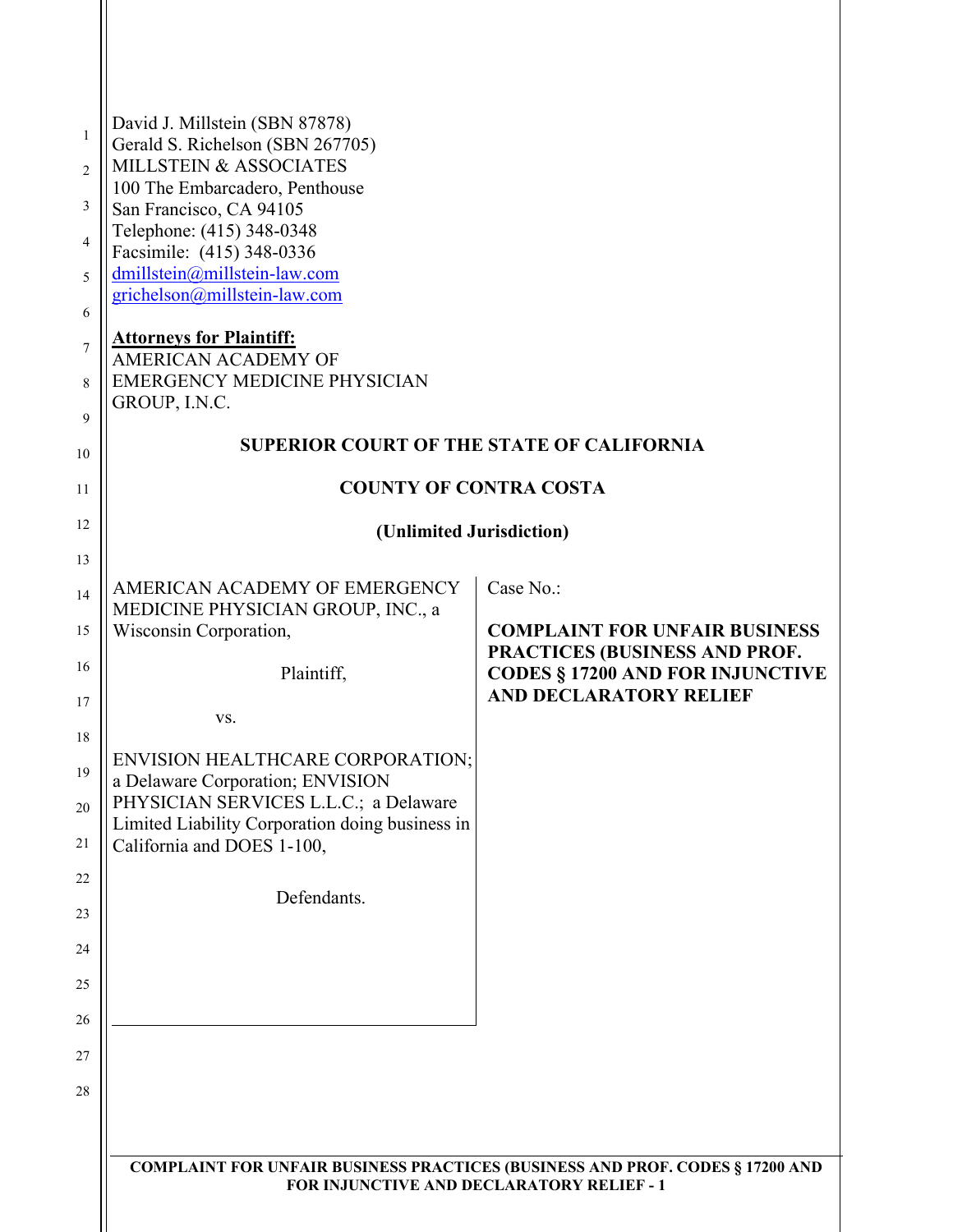1

2

3

4

5

6

7

8

9

10

11

12

13

14

15

16

17

18

19

20

21

22

23

24

## **I. PARTIES, JURISDICTION, AND VENUE.**

1. At all times mentioned herein, the American Academy of Emergency Medicine Physician Group, Inc. ("AAEMPG") is a corporation based in Milwaukee, WI, incorporated under the laws of Wisconsin. AAEMPG provides business and administrative services to physician groups, including in California. Until August 2021, it provided such services to the emergency medicine physician group at Placentia Linda Hospital, Placentia Linda Emergency Physicians, Inc. AAEMPG is a subsidiary of the American Academy of Emergency Medicine, a physician professional society, and is a provider of administrative and management services, ("PLEP").

2. At all times mentioned herein, Envision Healthcare Corporation was a corporation existing under the laws of the State of Delaware registered to do business in California. It operates at least twelve Emergency Departments ("E.D.'s") throughout California. Its head of operations for California is in Walnut Creek, California.

3. At all times, Envision Physician Services L.L.C. was a Delaware Limited Liability Corporation doing business in California, owned and managed by Envision Healthcare. Plaintiff is informed and believes and alleges thereupon that Envision HealthCare Corporation and Envision Physician Services L.L.C. are alter-egos of each other having common ownership and no separate corporate identities.

4. Does 1-100, inclusive, are sued herein under fictitious names. Their true names and capacities are unknown to the Plaintiffs. When the true names and capacities are ascertained, the Plaintiff will amend by inserting their true names and capacities herein. Plaintiffs are informed and believe and thereon allege that each of the fictitiously named Defendants participated in the acts complained of herein and is the agent of all other defendants in undertaking actionable conduct alleged herein. Some of these Does colluded with Defendants and acted as their agents in doing the acts alleged herein.

25 26 27 28 5. This Court has personal jurisdiction over each Defendant because the acts of each of the Defendants occurring in California in connection with Defendants' violations of Business and Professions Code §§ 650, 2400, 2052, 16600, 17500, and/or the Unfair Competition Law, Business and Professions Code § 17200.

### **COMPLAINT FOR UNFAIR BUSINESS PRACTICES (BUSINESS AND PROF. CODES § 17200 AND FOR INJUNCTIVE AND DECLARATORY RELIEF - 2**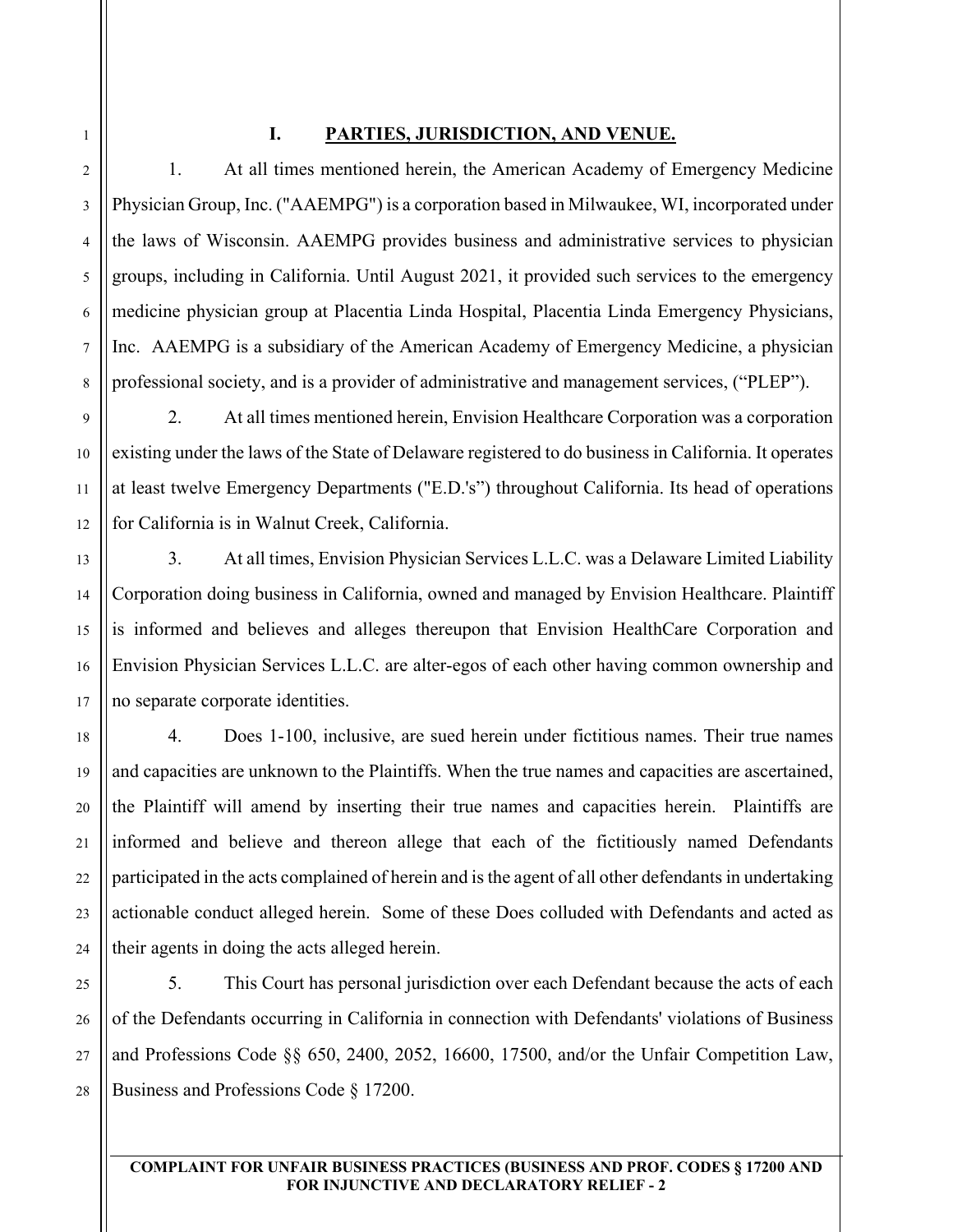6. Venue as to the Defendants is proper in this judicial district pursuant to the provisions of California Business and Professions Code § 16750(a) and California Code of Civil Procedure §§ 395(a) and 395.5.

7. This Court has personal jurisdiction over each Defendant as co-conspirators because the causes of action arise under California law and the acts of any of the Defendants occurring in California in connection with Defendants' violations of § 16600 and/or the Unfair Competition Law under Cal. Bus. Prof. Code § 17200. No portion of this Complaint is brought pursuant to federal law.

8. At all times mentioned herein, each Defendants was the agent of each other defendants in undertaking the acts alleged.

## **II. CHOICE OF LAW.**

9. California law applies to Plaintiff's claims. The application of California law is constitutional, and California has a strong interest in regulating the business practices of resident corporations, deterring, and enjoining the commission of unlawful practices, and affording restitution to those harmed by activities occurring in and emanating from California.

10. California is the State in which Defendants violated California's prohibition on the Corporate Practice of Medicine, offered unlawful kickbacks in exchange for patient referrals, employed physicians on the condition they execute illegal restrictive covenants, and committed unfair business practices including false advertising.

1

2

3

4

5

6

7

8

9

10

11

12

13

14

15

16

17

18

19

20

21

22

23

24

25

26

27

28

11. Plaintiff was injured by conduct occurring in and emanating from California.

12. Defendants have significant minimum contacts with California creating State interests with all parties and the acts alleged herein. California's interests far exceed those of any other state.

### **III. INTRODUCTION.**

13. The practice of medicine in California is subject to extensive regulatory control designed to protect the health and safety of the public. The Corporate Practice of Medicine Prohibition, Bus. & Prof. Code § 2400 et. seq., prohibits corporations, lay entities, or any nonlicensed persons or entities from practicing medicine, assisting in the unlicensed practice of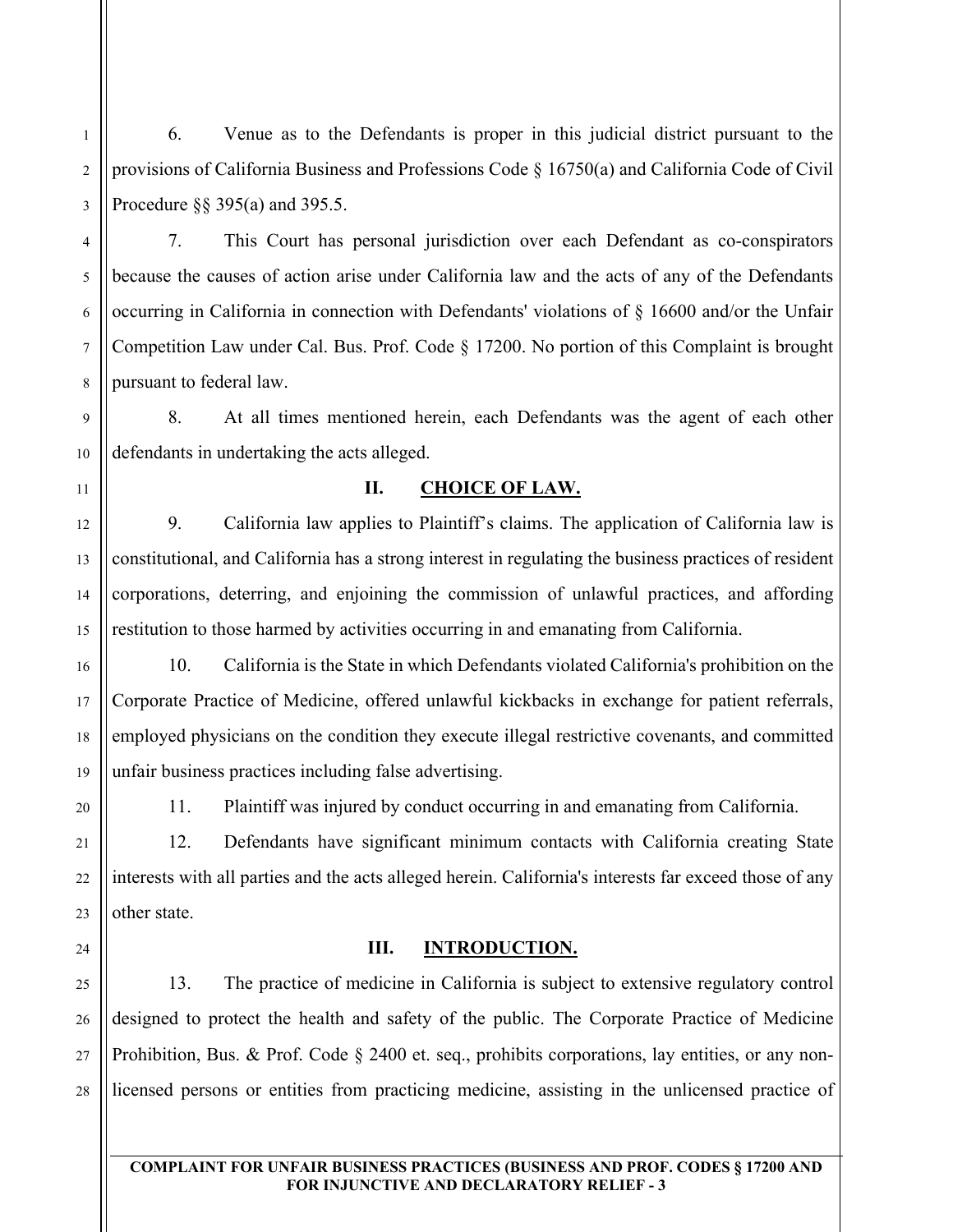6 medicine, employing physicians, or ownership of physician practices. Business and Professions Code, § 2052 prohibits the practice of medicine without a valid license; § 2052(b) prohibits unlicensed persons from advertising or holding themselves out to the public as licensed and prohibits conspiracies or aiding and abetting the unlicensed practice or sharing of fees. The primary objective of the Corporate Practice bar is to prevent commercial influence on the practice of medicine.

14. Business and Professions Code § 650 prohibits the offer, delivery, receipt, or acceptance of consideration to induce the referral of patients. Welfare & Inst. Code  $\S$  14107.02 similarly prohibits the offer or payment of remuneration for referrals of patients. The Corporate Practice Doctrine and bar against referrals for compensation operate to achieve the goal to avoid the influence of commercial entities on the practice of medicine by ensuring that commercial interests do not threaten the impartiality of medical advice.

15. Business and Professions Code § 16600 et. Seq. bars agreements that restrain persons from engaging in their lawful profession.

16. Business and Professions Code § 17200 et. seq. prohibits the use of unfair, unlawful, and/or fraudulent business acts or practices within the State of California.

17. Business and Professions Code § 17500 et. seq. prohibits the making of untrue or misleading statements concerning the professional or other services.

18. Within the last four years, defendants, and each of them embarked upon and or continued illegal, unfair, and deceptive business practices aimed at engaging and assisting others in the practice of medicine by unlicensed entities, offering and paying consideration for patient referrals, restraining physician's ability to practice medicine through restrictive covenants, and false advertising, as described below.

## **IV. FACTS.**

19. Envision Healthcare Corporation is a lay entity created in June 2016 by merging the public companies Envision Healthcare Holdings, Inc. (NYSE: EVHC) and AMSURG Corp. (NASAQ: AMSG). Before the merger, Envision Healthcare Holdings, Inc. owned American Medical Response, Inc. (A.M.R.), EmCare Holdings, Inc. (EmCare), and Evolution Health L.L.C.

**FOR INJUNCTIVE AND DECLARATORY RELIEF - 4**

**COMPLAINT FOR UNFAIR BUSINESS PRACTICES (BUSINESS AND PROF. CODES § 17200 AND** 

1

2

3

4

5

7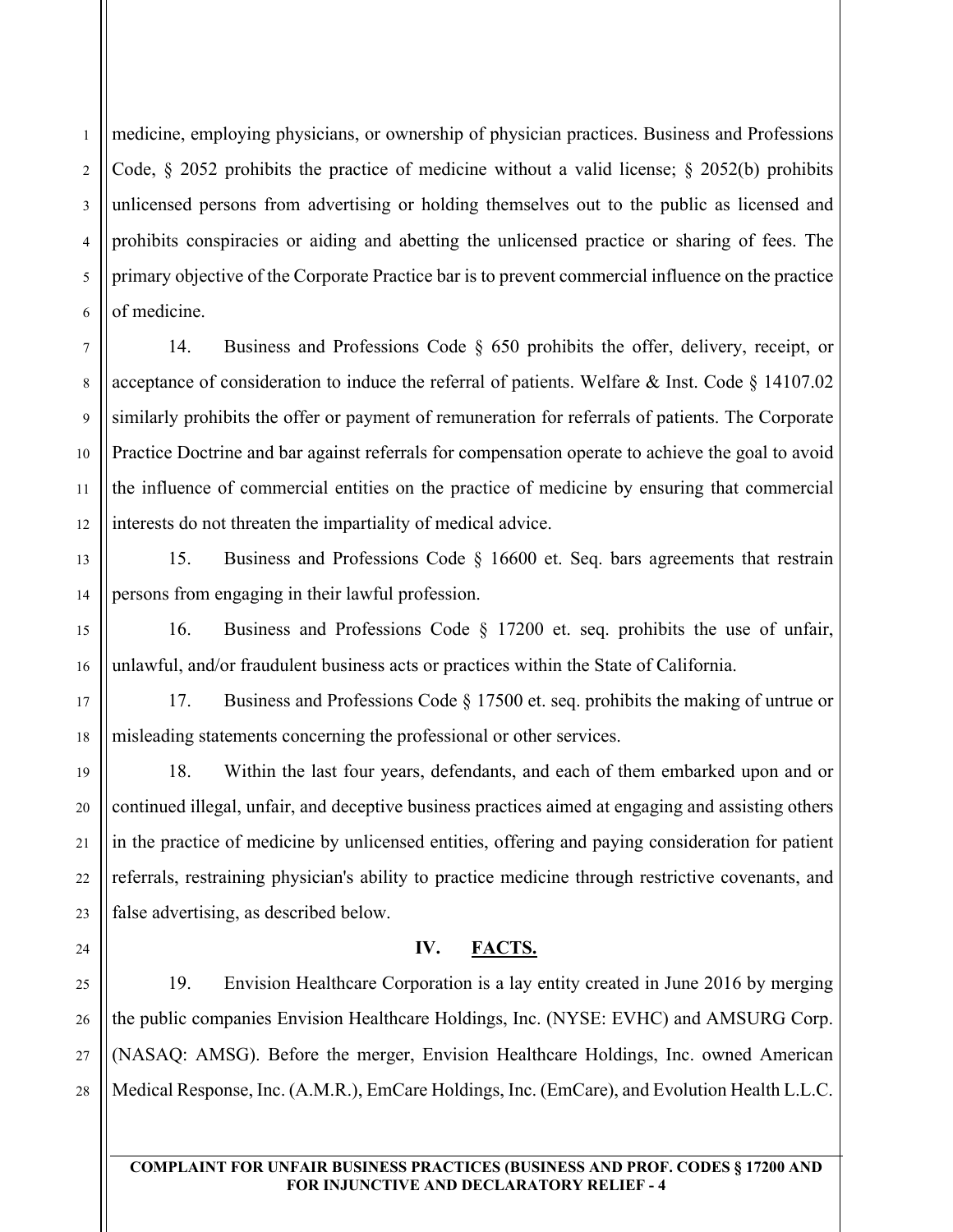2 3 4 Before the merger, AMSURG owned and operated two hundred and fifty-six (256) ambulatory surgery centers and one surgical Hospital and owned Sheridan, a physician services company similar to EmCare. After the merger, Envision Healthcare Corporation combined and rebranded the two companies' physician services arms. In doing so, EmCare and Sheridan were combined into Envision Physician Services L.L.C. In 2017, Envision Healthcare Corporation sold its ambulance unit to Kohlberg Kravis Roberts ("K.K.R. ") a private equity firm with over \$100 billion under management for \$2.4 billion.

20. Envision Physicians Services holds itself out to the public as a multispecialty physician group and healthcare management team with over 25,000 clinicians and 1,600 employees operating at over 780 hospitals. It provides practice management services to physicians, such as billing and collection, communication with vendors, and financial reporting. Envision Physician Services was formed in Delaware on October 4, 2017. It was registered to do business in California on December 20, 2017, by its sole member Envision Healthcare Corporation. Envision Physician Services' initial registration in California listed its address 1A Burton Hills Boulevard, Nashville, TN, which is Envision Healthcare Corporation's corporate headquarters. Envision Physician Services 2019 statement of information updates its corporate address to be 7700 W. Sunrise Boulevard, Plantation, FL. Envision Physician Services' initial registration and each subsequent statement of information were signed by Envision Healthcare Corporation's General Counsel, Craig Wilson. The next year, in 2018, K.K.R. purchased the rest of Envision Healthcare Corporation for \$9.9 billion. Thereafter Envision Healthcare Corporation was no longer publicly traded.

21. Envision Healthcare Corporation and Envision Physician Services L.L.C. shall collectively be referred to herein as "Envision."

22. Because California (as with the law of many other states) bars lay entities from owning physician practice groups, Envision's business model and practice is to purchase, control, and/or create a separate subsidiary legal entity for each hospital emergency practice or group of practices it controls. The subsidiaries are managed and operated by people who are employed by or and directly connected to the parent corporation, Envision. A medical director of the physician

**COMPLAINT FOR UNFAIR BUSINESS PRACTICES (BUSINESS AND PROF. CODES § 17200 AND FOR INJUNCTIVE AND DECLARATORY RELIEF - 5**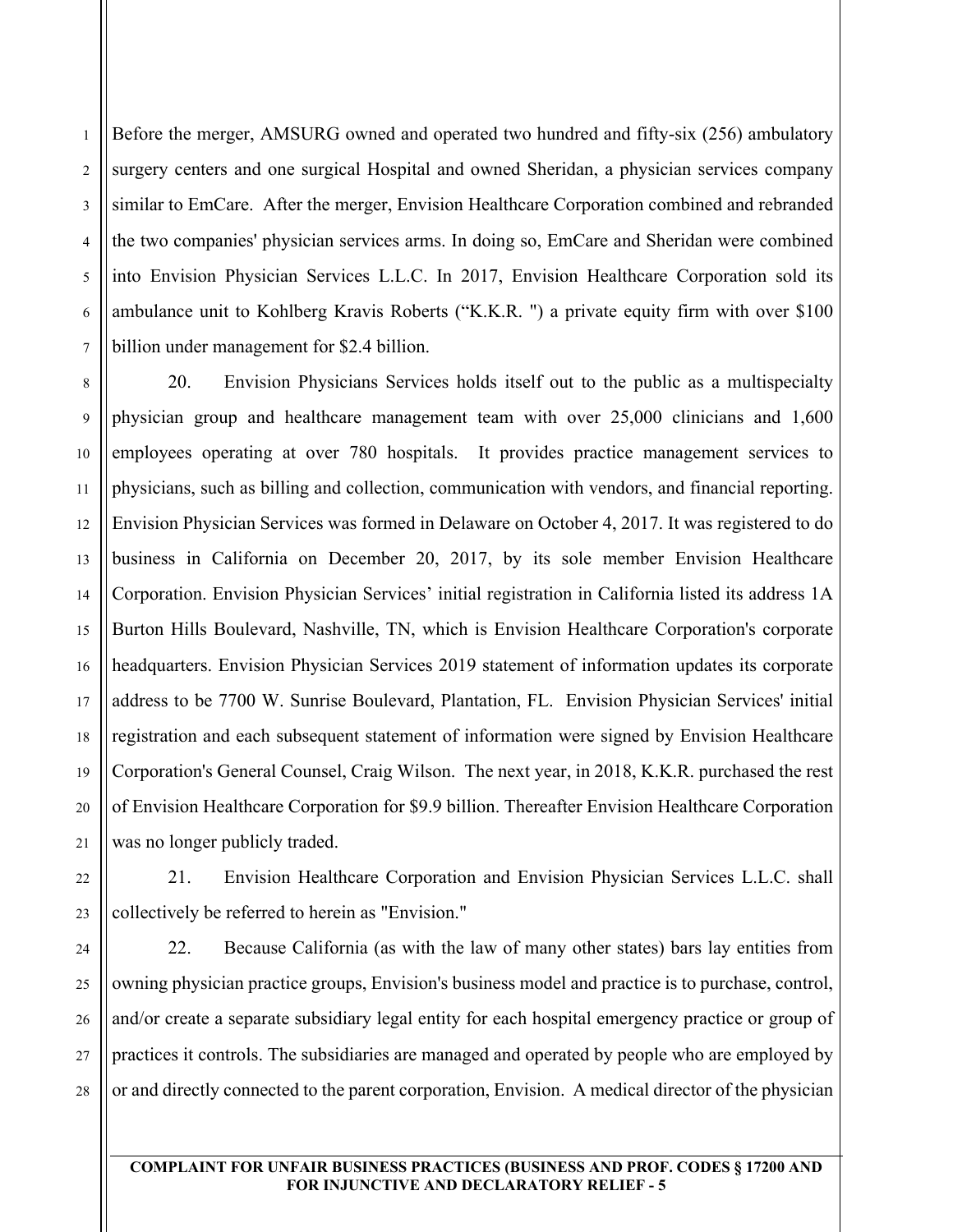entity is appointed, and the choice is made by Envision. Decisions are not made by the medical directors. The medical practices owned or controlled by Envision shall be referred to as Envision's "controlled medical groups."

6 23. One such controlled medical group is Glass Beach Medical Services, a Medical Corporation ("Glass Beach"). It was formed in 2016 by Charles T. Mitchell, M.D. listing its address as 6363 So. Fiddlers Green Circle, Suite 1400, Colorado. Charles T. Mitchell, M.D. is an emergency physician practicing in the State of Hawaii who, on information and belief, merged an emergency department practice with EmCare/Envision in approximately 1999. 6363 So. Fiddlers Green Circle is or was an Envision corporate office and is listed as the address for numerous medical and medical transport companies related to Envision Healthcare Corporation. Thereafter, subsequent statements of information for Glass Beach Medical Services were signed by Craig A. Wilson, Envision Healthcare Corporations' former General Counsel who is listed as Glass Beach's Secretary. Glass Beach's 2019 statement of information lists as its chief executive officer Brian Jackson, Envision Physician Services L.L.C.'s former President. Finally, its chief financial officer is listed as Kristy Rutherford, who was enterprise vice president treasury for Envision Healthcare Corporation. None of the corporate officers listed on its 2019 statement of information are licensed to practice medicine, and they each list their address as Envision Physician Services corporate office at 7700 W. Sunrise Boulevard, Plantation, FL.

24. PLEP is a Physician owned and controlled professional corporation consisting of emergency department physicians practicing emergency medicine in Placentia Linda Hospital's emergency department before 2021. PLEP contracted with Plaintiff AAEMPG to provide practice management services for its Placentia Linda ED contract. The practice management services provided by AAEMPG specifically exclude all activities described in the definitions of the practice of medicine as set forth in the medical practice act where the Client's Hospital(s) are located. PLEP maintained exclusive control of clinical decisions, and most of AAEMPG's services to PLEP were optional and at PLEP's direction.

25. In 2021, as a result of the acts alleged herein, Placentia Linda Hospital awarded its E.D. contract to Glass Beach instead of PLEP, resulting in the termination of PLEP and its

1

2

3

4

5

7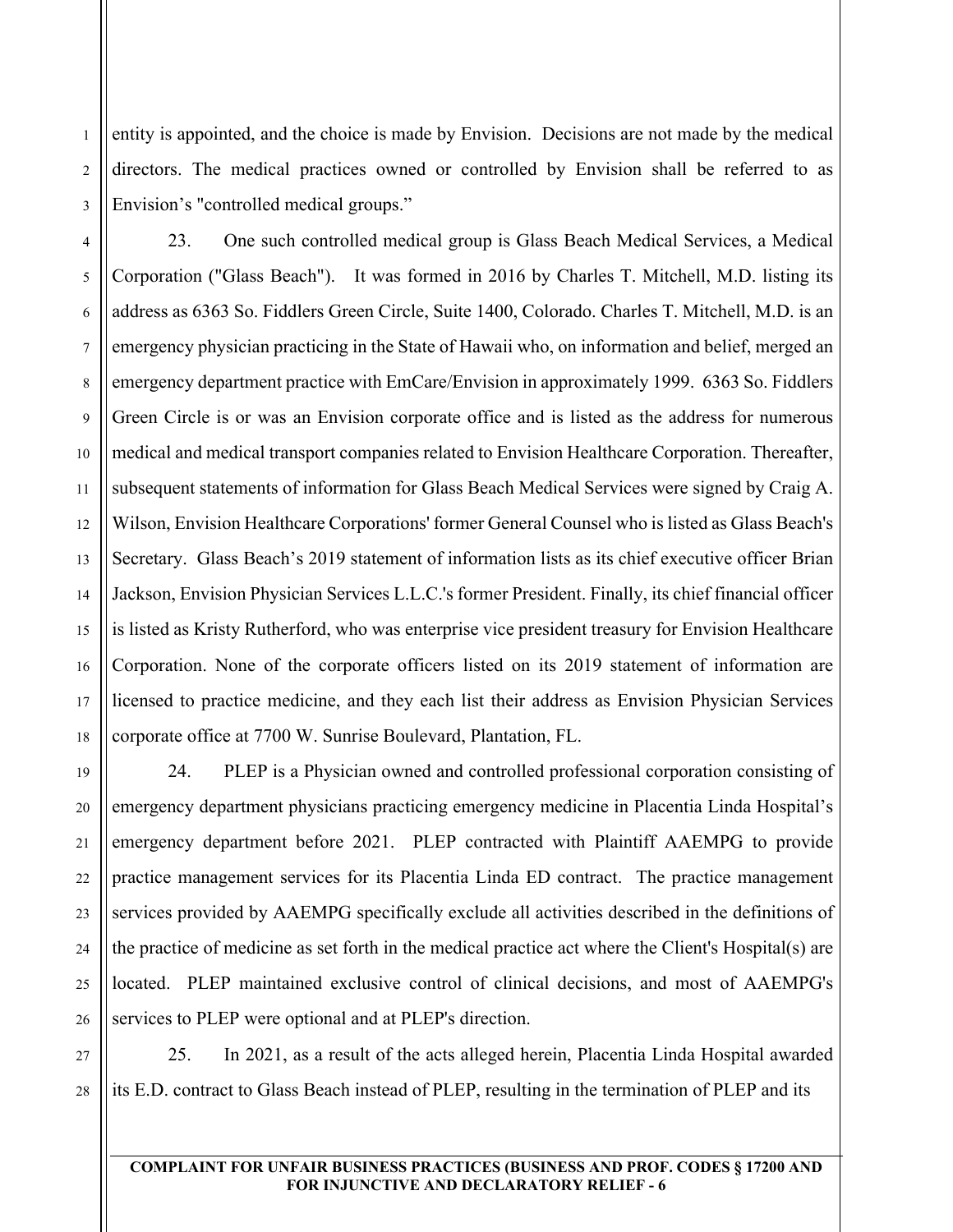contract with AAEMPG.

26. In May of 2021, Glass Beach filed an updated statement of information identifying Douglas Smith M.D. as its Chief Executive Officer. Douglas Smith M.D.'s address is listed as 7700 W. Sunrise Blvd., Plantation Florida, Envision Physician Services corporate headquarters. Douglas Smith, M.D., is the President of Envision Physician Services. Plaintiff is informed and believes that Douglas Smith, M.D. or his functional equivalent at Envision, is the C.E.O. of hundreds of medical groups controlled by Envision Physician Services. He is not licensed to practice medicine in California. Plaintiff is informed and believes Envision further ensures corporate control of its controlled medical groups by having the named physician owner sign a Stock Transfer Agreement which prevents them from having actual control of the entity. It is believed these separate agreements include restrictions on the ability of the named physician owner to issue dividends, create additional stock, or sell the medical group.

27. Glass Beach provides services for which payment may be made in whole or in part under California Welfare and Institutions Code Division 9, Part 3, Chapters 7 and 8.

**A. Providing Kickbacks to Acquire Emergency Medicine Exclusive Contracts.** 

28. Hospital Emergency departments in California are, except for narrowly specified exempt entities, staffed by physician groups that work under agreements commonly known as exclusive emergency services contracts. Hospitals grant such contracts to a medical group to ensure continuous physician coverage of their emergency departments.

29. The exclusive contracts are typically two or three years in duration. The group of physicians who receive the contract have the exclusive right to treat patients at the emergency department. Physicians who are not members of the group holding the exclusive contract are excluded from treating patients in such emergency departments.

30. Hospitals are generally able to choose among competing physician groups in awarding such exclusive contracts. Since exclusive emergency services contracts guarantee a continuous flow of patients, granting such a contract constitutes a referral of patients under California. Therefore, such contracts may not be sold by the Hospital or purchased by physicians,

1

2

3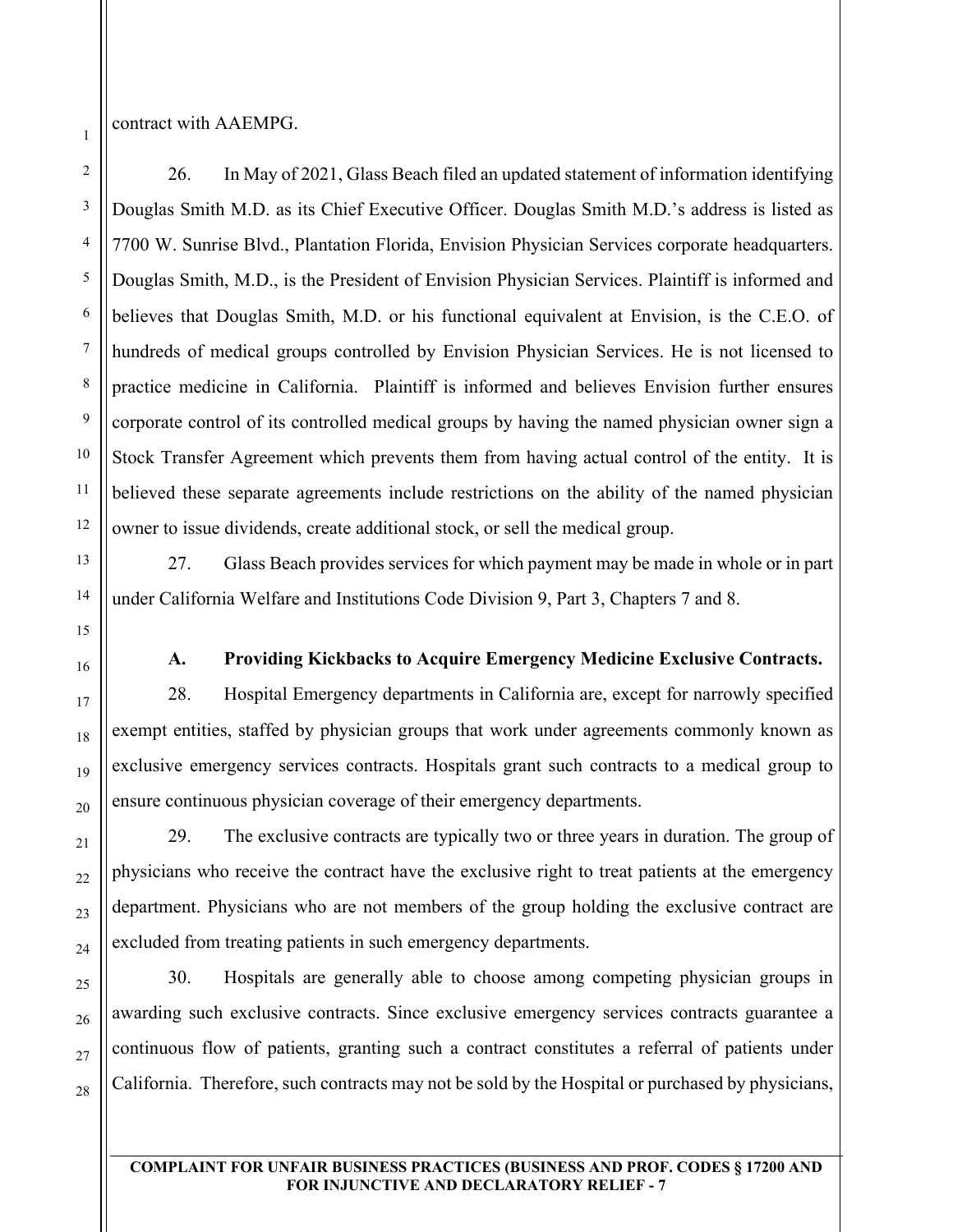nor may consideration be offered or exchanged for the granting or renewal of such agreements.

31. Envision offers to and/or provides consideration to Hospitals and hospital systems in exchange for exclusive emergency department contracts grants. It offered and/or did provide Tenet Healthcare with anesthesia services and/or hospitalist services without subsidies at Tenet hospitals within the State of California (and nationwide) in exchange for Tenet granting it exclusive Emergency department contracts. Subsidies are stipends that Hospitals provide to certain hospital-based physicians or professionals as an incentive for them to practice at a hospital. Tenet purchases the emergency contracts by agreeing to provide the Hospital with an anesthesia group without the necessity of a stipend. Plaintiff is informed and believes this kickback scheme is one of its standard methods of acquiring new contracts and maintaining existing ones.

32. Envision offered to provide such unsubsidized anesthesia services to a Tenet Hospital in 2021 for the Placentia Linda Emergency Department contract. The Hospital awarded the contract to an Envision-controlled medical group, Glass Beach and failed to renew its agreement with PLEP.

33. Plaintiff is informed and believes that Envision offers or provides other consideration to acquire exclusive E.D. contracts, including offering remuneration to physicians who control physician groups to induce transfer of Emergency Department contracts to its controlled medical groups and is informed and believed it offered remuneration to acquire the contract at Placentia Linda.

### **B. Control Over the Practice of Medicine.**

34. After it acquires a practice and at all other times, Envision exercises profound and pervasive direct and indirect control and/or influence over physicians' practice of medicine. Such control diminishes physician independence and freedom from commercial interests, in violation of California's corporate practice of medicine ban.

35. Envision decides how many and which physicians will be hired, their compensation, and their work schedule. Envision controls and/or influences advertising for physician vacancies, vetting physicians, establishing the terms of employment, scheduling the hours physicians will work, staffing levels, the number of patient encounters, and working

1

2

3

4

5

6

7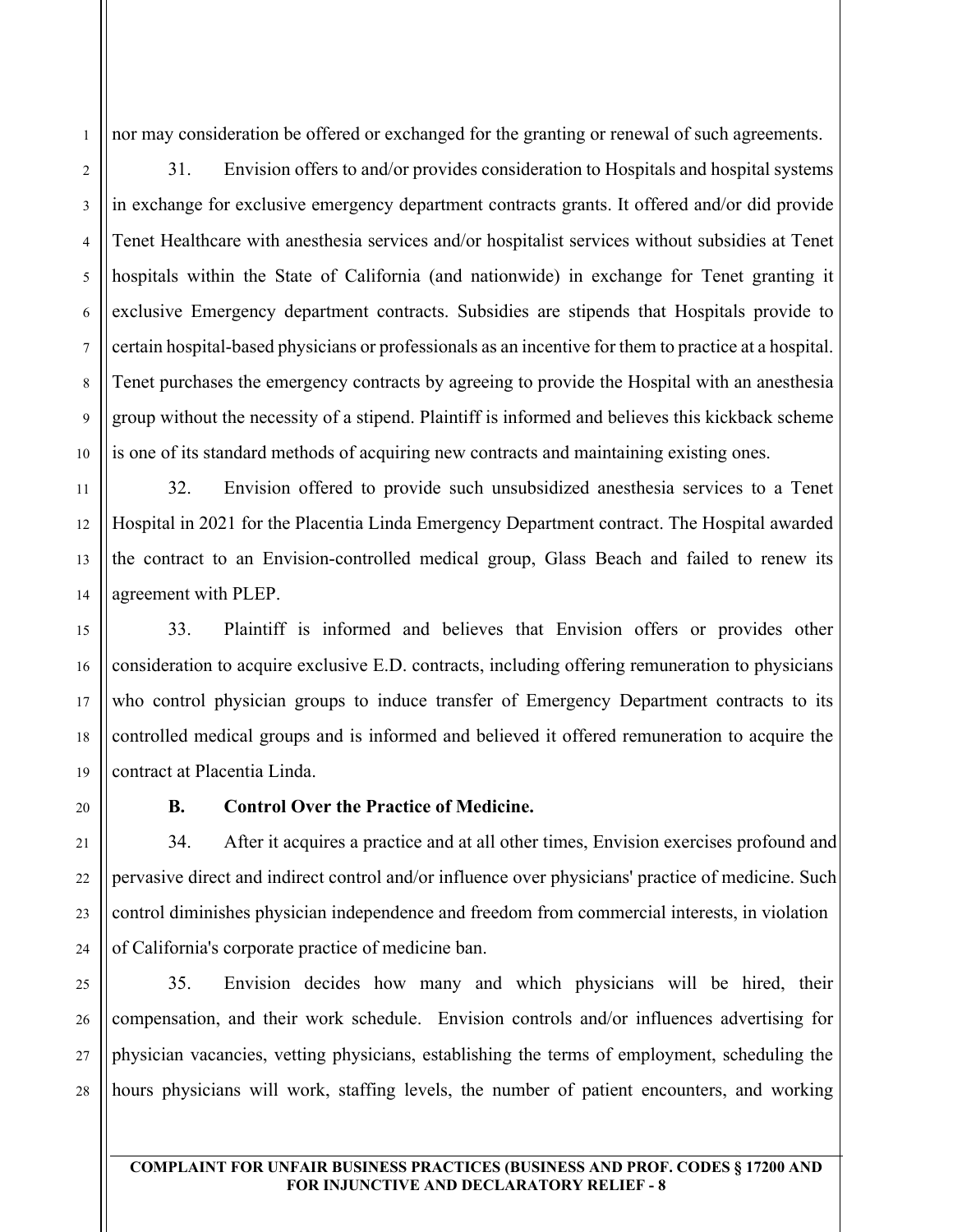2 conditions. Envision decides when to terminate physicians and denies them rights to appeal via traditional medical staffing mechanisms.

36. Envision negotiates payor contracts with health insurers that pay physicians their fees. Physicians are not made aware of the terms of those contracts. Envision requires physicians to assign their rights to the proceeds of their medical billings to Envision then determines what is charged to patients and insurers. It controls coding decisions and bills patients and or insurers for such medical services. Envision physicians do not see what is billed and remitted in their names. Because Glass Beach provides services for which payment may be made in whole or in part under California Welfare and Institutions Code Division 9, Part 3, Chapters 7 and 8, Envision receives remuneration under those code sections as well. Plaintiff is informed and believes that Envision earns amounts from the physician's billings that exceed the reasonable value of the billing and any other administrative services Envision provides and is therefore participating in what amounts to illegal fee-sharing with a lay entity.

37. Envision collects billings and has the benefit of all the revenues of its controlled medical groups. Its certified public accountants who audit the financial statements of controlled groups attribute all of their revenues to Envision and treat those revenues as income to Envision for accounting and tax purposes.

38. Envision establishes and promulgates physician "best practices," "red rules," and "evidence-based pathways" protocols which enumerate standards for treating patients and are a form of clinical oversight. It creates "benchmarking" reports that compare physician performance to Envision-created standards, with the intention of modifying and interfering with the exercise of their independent medical judgment. Envision tracks physician medical decision-making and then provides "practice improvement feedback" in the form of reports which are designed to "educate" physicians to practice medicine and make decisions that increase amounts charged to patients.

39. Envision's corporate control allows it to increase billings to patients, insurers, and third-party payors for the physician services. These lead to modifications in the way care is given. It has been the subject of multiple lawsuits against it nationwide for excessive billings.

#### **COMPLAINT FOR UNFAIR BUSINESS PRACTICES (BUSINESS AND PROF. CODES § 17200 AND FOR INJUNCTIVE AND DECLARATORY RELIEF - 9**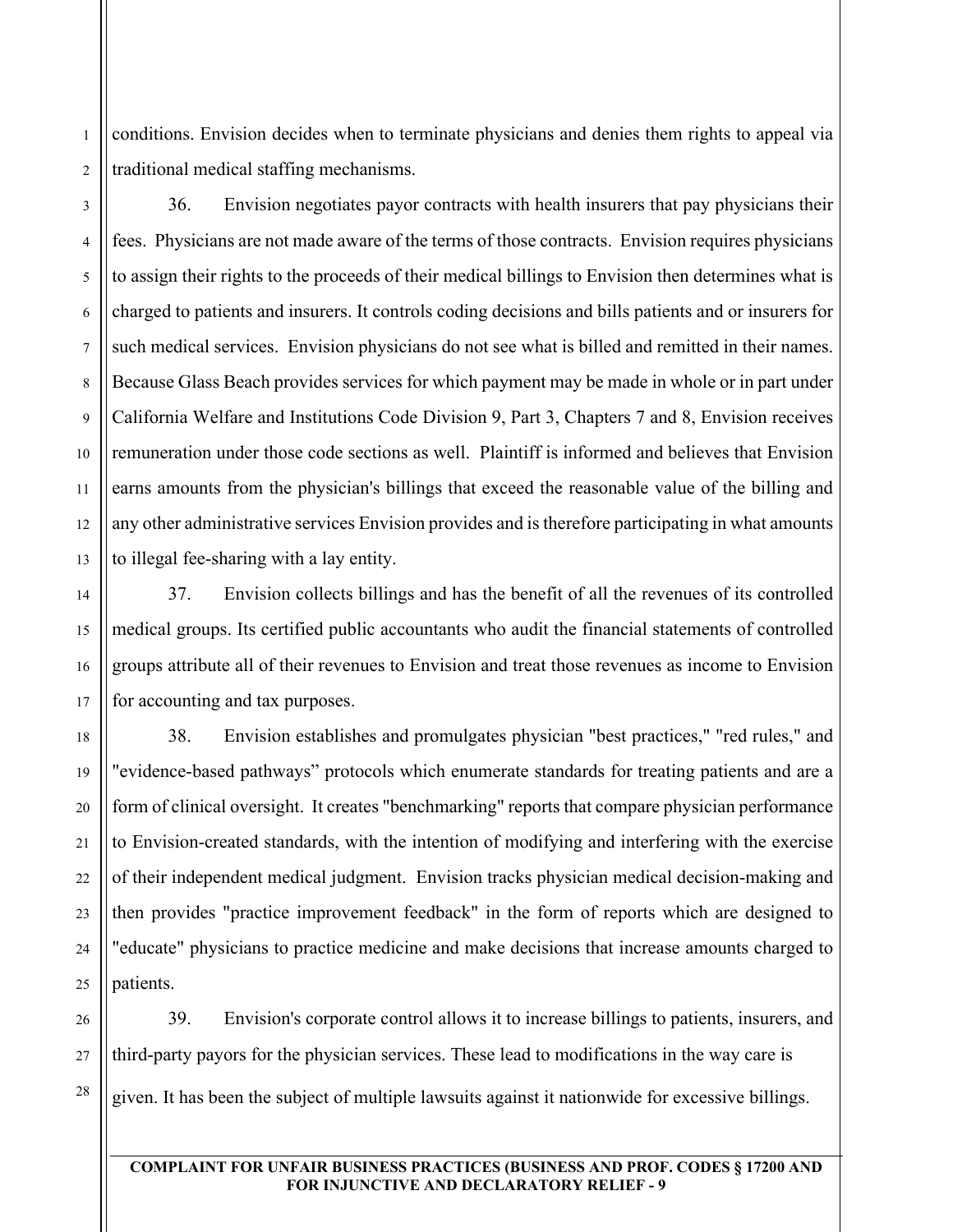40. Defendants, additionally, profit by reducing physician compensation, increasing the number of patients that physicians see per hour, and increasing the utilization of physician assistants to replace more costly physician coverage. Envision advertises to prospective hospital clients that physician assistants are two-thirds less costly than physicians.

1

2

3

4

5

6

7

8

9

10

11

12

13

14

15

16

17

18

19

20

21

22

23

24

25

26

27

# **C. Use of Restrictive Covenants.**

41. Envision requires its physicians to execute restrictive covenants that state the physician may not attempt to assist or cause any other emergency medicine group medical practice to replace Envision. These provisions constitute further control and independently constitute a violation of Business and Professions Code § 16600.

42. The Glass Beach agreement provides the physician will not:

"(i) directly or indirectly induce or persuade (or attempt to induce or persuade) any person or entity (including any health care entity) to terminate its contract with any affiliates, subsidiaries, or managed entities thereof, Envision Healthcare Company, or any affiliates, subsidiaries, or managed entities thereof, or (ii) other than as an independent contractor of Company, solicit to provide any medical or management services to any hospital or medical facility at which medical services are provided by Contractor hereunder. In addition, for twelve (12) months following termination of this Agreement, Contractor shall not directly or indirectly induce, persuade (or attempt to induce or persuade) any person or entity to terminate or breach any contract with Company, any affiliates, subsidiaries, or managed entities thereof, Envision Healthcare Company, or any affiliates, subsidiaries, or managed entities."

43. Plaintiff is informed and believes that all of Envisions' or its controlled medical groups' contracts with physicians have covenants that are as restrictive as Glass Beach's contract, if not more.

44. By barring physicians from forming a group to compete with Envision or agreeing to work for any other medical group that is soliciting or will solicit the exclusive contracts held by Envision controlled groups, Envision or its controlled medical groups restrict a physician's ability to practice their profession, limit physicians' employment options, and ability to work for other groups. Many of the locations where Envision holds emergency department contracts in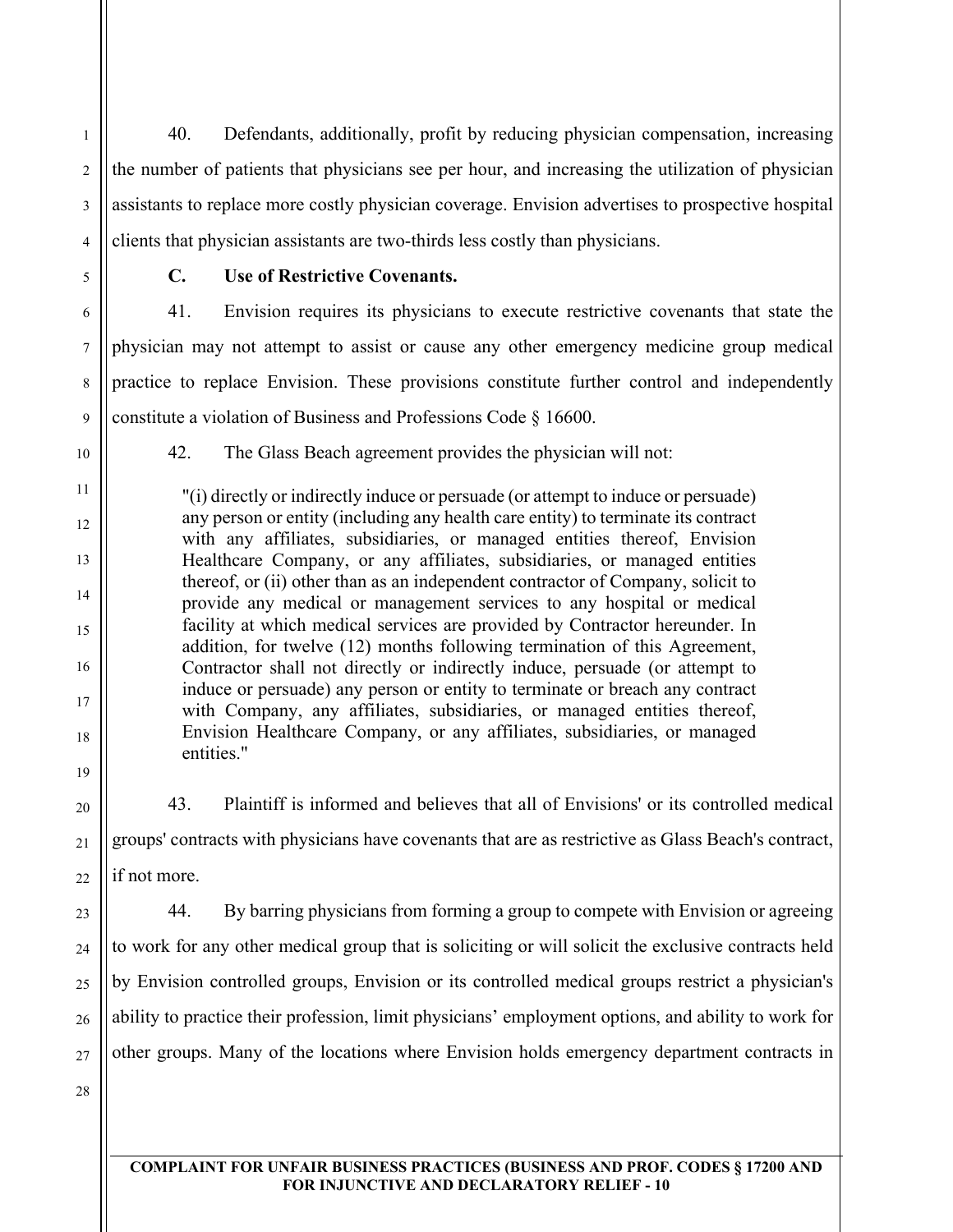2 California, including Placentia Linda, have a limited number of emergency departments and thus a limited number of employment opportunities.

45. Envision intends and is aware their restriction has this effect of restraining competition and requires physicians to sign a false disclaimer in their agreements that they can "earn a reasonable living in the area in which they reside" to seek to immunize their agreement.

46. Barring physicians from participating in unseating or competing for an Envision contract also violates public policy. It limits a hospital's ability to choose the best emergency group and gives Envision an unfair and almost insurmountable advantage in retaining exclusive contracts in perpetuity. Hospital staff generally like working with the emergency department group they have known for years; an essential part of obtaining a new contract is a promise most of the emergency department physicians will be retained. Physicians' mobility is restrained during the critical one-year time after their departure from a group by being barred from competing for the contracts at Hospitals where Envision operates.

47. The provision has the effect of reducing competition in the business and trade of emergency department physician services, reducing the number of competitors for Emergency Services Contracts, limiting the supply of emergency physicians available to patients seeking emergency services, and causing increases in the price of such patient services by limiting the facilities where emergency physicians can practice.

48. The non-competition provisions are unfair competitive practices under business, and Prof. Code 17200 et seq and violate public policy. They interfere with a hospital's ability to obtain any physician group they determine could provide the best medical care, effectively preventing the Hospitals from retaining physicians currently working in the emergency department for one year.

49. The non-competition provisions serve no legitimate proprietary interests. E.D. contracts are not assets that may be legally bought or sold. To the extent Envision paid for the exclusive E.D. contract, as set for in paragraphs 28-33 *infra*, such conduct was illegal and cannot confer a proprietary interest.

28

1

3

4

5

6

7

8

9

10

11

12

13

14

15

16

17

18

19

20

21

22

23

24

25

26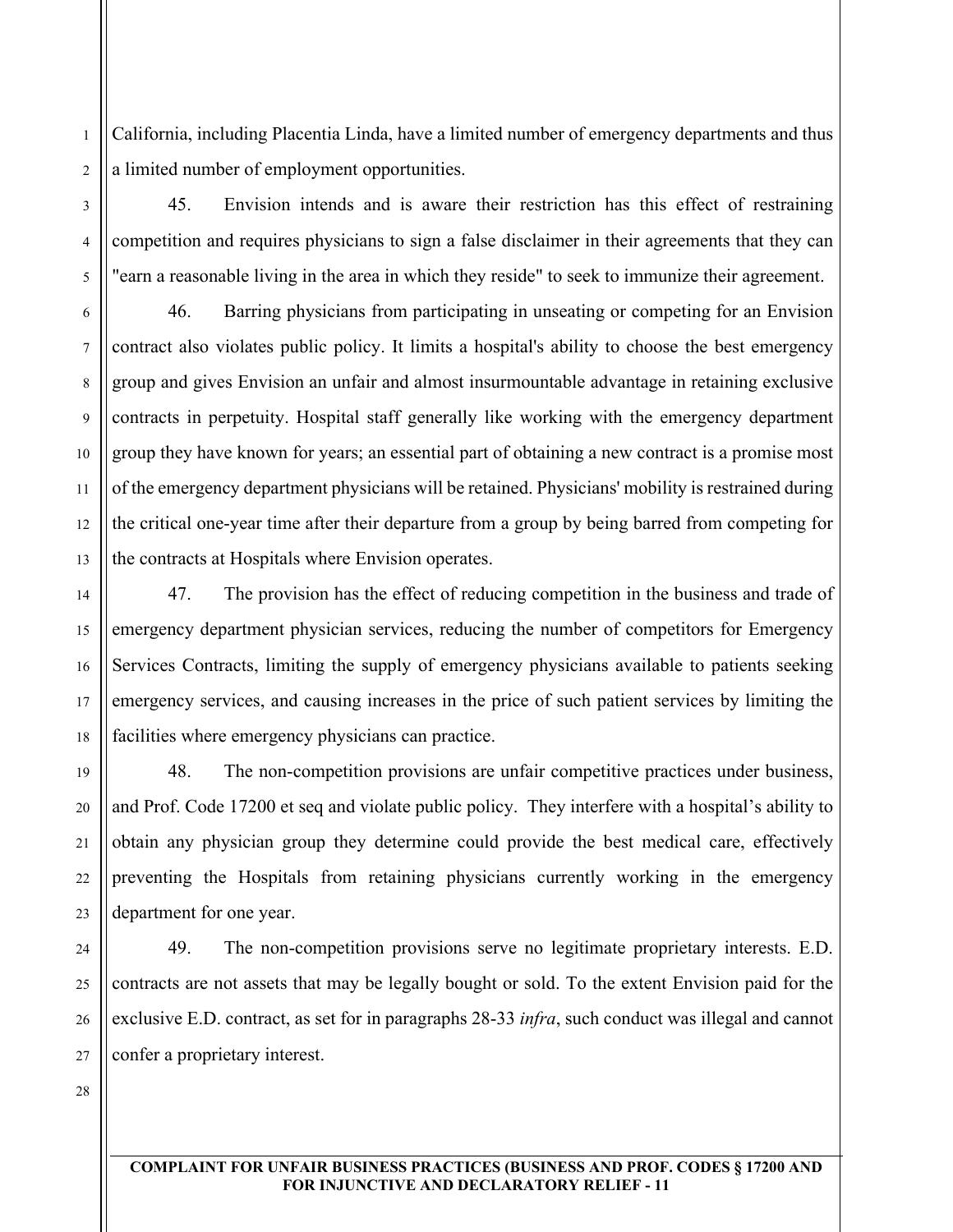50. Whether or not enforced by Envision, the inclusion of void non-competition provisions in the agreement is a violation of § 16600 and an unfair business practice.

51. Defendants actively conceal their unlawful agreements and business practices. To prevent the detection of its scheme, Defendants employ nondisclosure agreements and provisions and call their affiliates names other than Envision to avoid detection.

# **V. CAUSES OF ACTIONS.**

## **FIRST CAUSE OF ACTION**

## **(Unfair Competition in Violation of Cal. Bus. & Prof Code § 17200- Injunctive Relief Against All Defendants)**

52. Plaintiff realleges and incorporates by reference each allegation as if fully stated herein.

53. Defendants transact business by operating controlled Physician Groups and Management Services Company as described herein.

54. The violations of law described in this Complaint have been, and are being, carried out and directed wholly or in part within the County of Contra Costa and other locations within the State of California where Envision does business.

55. California Business and Professions Code § 17200 prohibits any "unlawful, unfair or fraudulent business practices." As alleged throughout this Complaint, Defendants' acts and business practices, outlined in this first amended Complaint, constitute unfair business practices because they offend established public policy and cause harm that greatly outweighs any benefits associated with those acts and practices.

56. The public and others were likely to be deceived by Defendants' acts, business practices, and conduct alleged in this Complaint.

57. Defendants have engaged within the last four years and continue to engage in unlawful, unfair and/or fraudulent business acts or practices in violation of Section 17200. Such acts and practices include, but are not limited to, the following:

//

1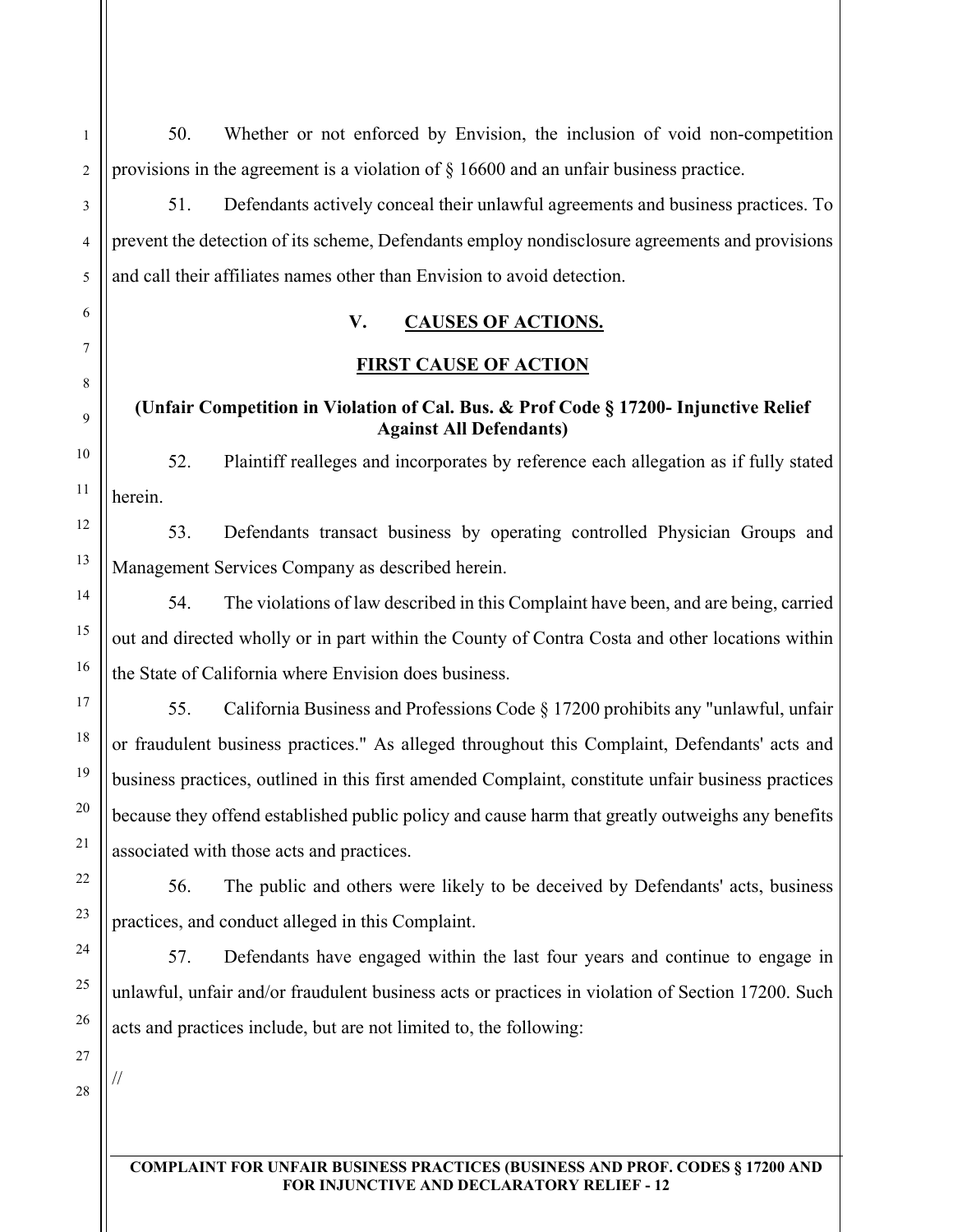- Unlawfully engaging in and aiding and abetting the unlawful Corporate Practice of Medicine within the State of California in violation of Business & Professions Code 24000, 2502 et al.
- Unlawfully offering or paying consideration for the acquisition or retention of emergency department exclusive contracts, and/or aiding and abetting in the same, in violation of Penal Code § 650 and Welfare and Institutions code § 14107.2 and attempting to do the same.
- Unlawfully restraining the practice of medicine by requiring physicians to execute illegal restrictive covenants to restrict their employment.
- Deceiving the public and potential patients by representing that Envision Physician Services was a physician group lawfully structured and able to provide medical services to patients in violation of Business & Professions Code § 17500.

58. As a direct and proximate result of the preceding acts and practices, Defendants have received income, profits, and other benefits they would not have obtained if they had not.

59. By engaging in a pattern and practice of violating section 17200 as described herein, defendants were able to unfairly compete with other entities such as Plaintiff's who are engaged in providing administrative services to physician groups in the State of California engaged in the violations of § 17200 and law described in this Complaint.

60. Plaintiff is informed and believes, and based upon such information and belief, alleges that as a direct result of these acts and omissions, Defendants have received or will receive income and other benefits which they would not have received if they had not engaged in the violations of Business and Professions Code § 17200 et seq. described in this Complaint.

61. Plaintiff as providers of practice management services to Physicians without committing the unlawful, unfair, and fraudulent business practices routinely employed by Defendants have suffered an injury in fact and has and will lose revenue as it did, for example, when Envision acquired the Emergency Department exclusive contract at Placentia-Linda Hospital, which loss resulted in Plaintiff's losing its Management Services Agreement with PLEP,

#### **COMPLAINT FOR UNFAIR BUSINESS PRACTICES (BUSINESS AND PROF. CODES § 17200 AND FOR INJUNCTIVE AND DECLARATORY RELIEF - 13**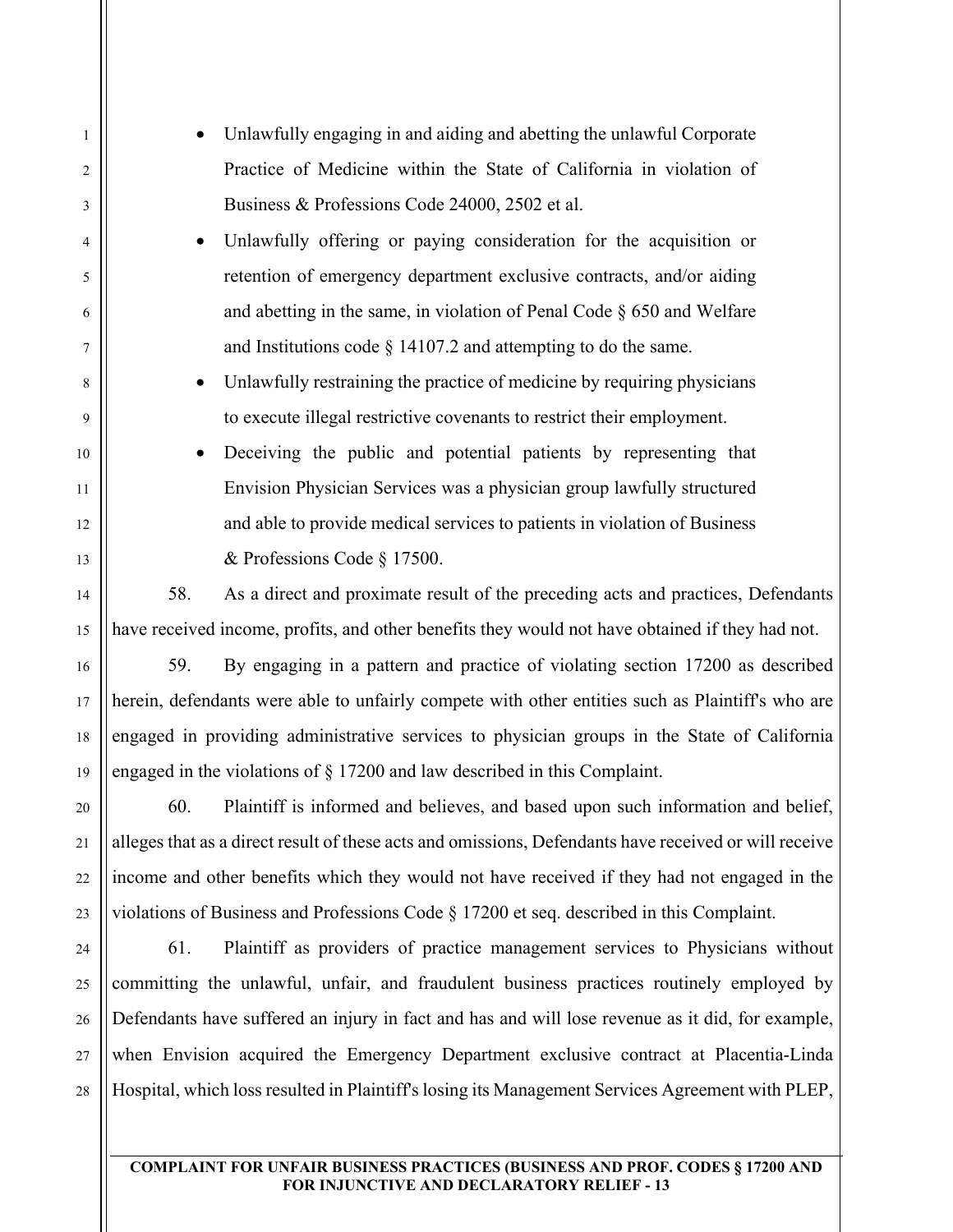to provide practice management services, and forced to compete at a disadvantage against Defendants as a result of Defendants practices by Plaintiff's following the law.

62. Plaintiffs have no adequate remedy at law in that damages are insufficient to protect the Plaintiff and public from the harm caused by the conditions described in this Complaint.

63. Unless injunctive relief is granted to enjoin Defendants' unlawful, unfair and/or fraudulent practices, Plaintiff and the public will suffer irreparable injury.

64. WHEREFORE, Plaintiff prays for the relief requested below;

## **SECOND CAUSE OF ACTION**

## **(Declaratory Relief)**

65. Plaintiff realleges and incorporates by reference each allegation as if fully stated herein.

66. Defendants caused their controlled medical groups to enter into, implement, and enforce express agreements that are unlawful and void under § 16600.

67. Envision through itself and its controlled medical groups offered to and/or paid consideration to induce the granting of exclusive contracts/referral of patients in violation of Penal Code 650 and Welfare & Inst. Code § 14107.02.

68. Envision through itself and by the direct control of its controlled medical groups, kickbacks, restrictive covenants, and other practices alleged violated California's ban on the corporate practice of medicine in violation, among other things, of Cal. Bus. & Prof. Code §§2400 & 2502.

69. Envision's the inclusion of restrictive covenants in their controlled medical group's employment agreements with physicians have the purpose and effect of (a) reducing the open competition among medical groups for emergency room staffing contracts; (b) reducing physician mobility; (c) eliminating for physicians to pursue the lawful employment of their choice; and (d) limiting physician choices for management and administrative service contractors.

28 70. Envision's inclusion of restrictive covenants in their controlled medical group's employment agreements is void and unlawful in that they are contrary to California's legislative

#### **COMPLAINT FOR UNFAIR BUSINESS PRACTICES (BUSINESS AND PROF. CODES § 17200 AND FOR INJUNCTIVE AND DECLARATORY RELIEF - 14**

1

2

3

4

5

6

7

8

9

10

11

12

13

14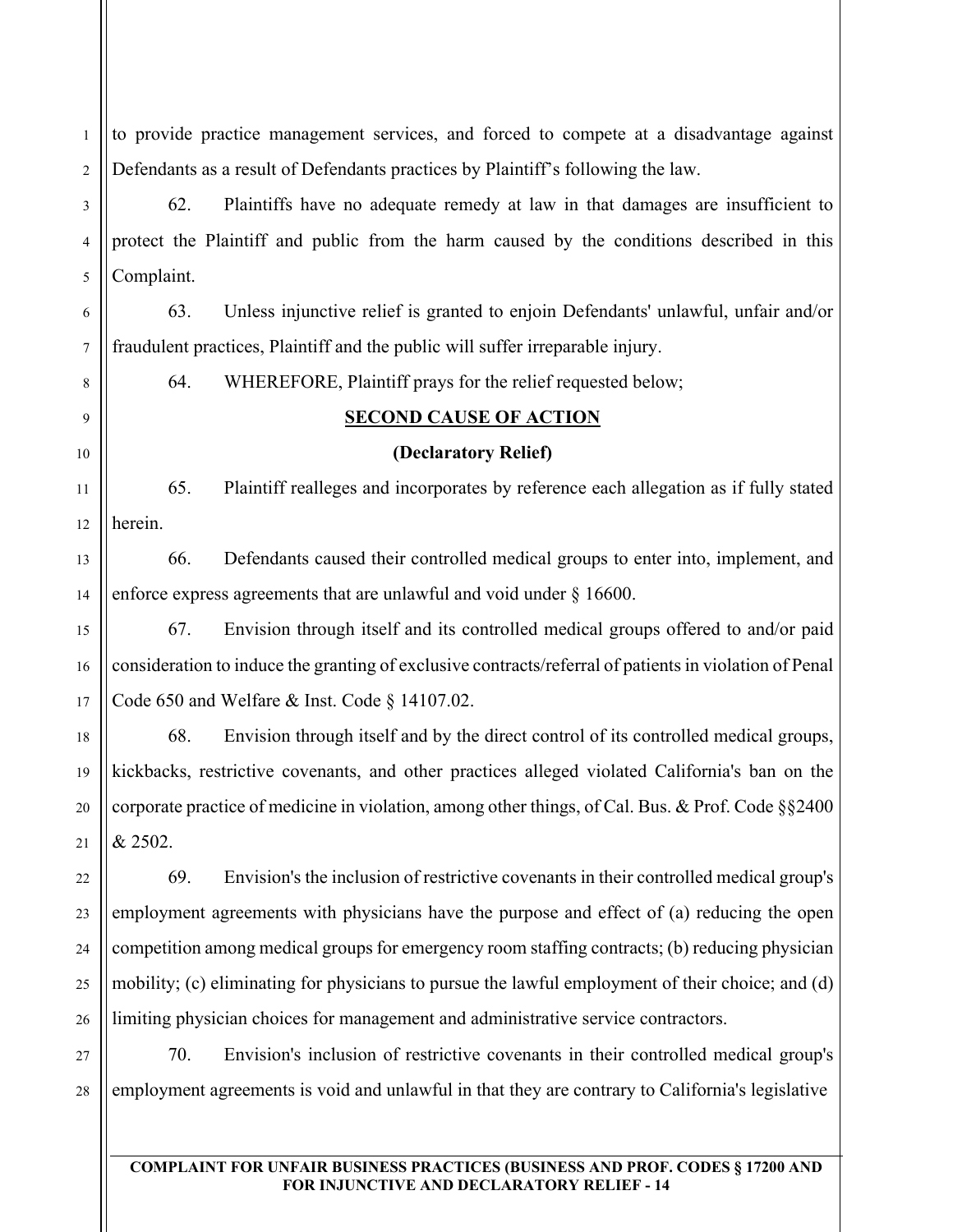1 policy in favor of open competition and employee mobility.

71. Envision's inclusion of restrictive covenants in their controlled medical group's employment agreements is not limited to the protection of any proprietary interest of Envision.

72. Envision's inclusion of restrictive covenants in their controlled medical group's employment agreements does not fall into any statutory exception to  $\S 16600$ .

73. Envision's model and control over its physicians and its subsidiary physician groups constitute the practice of medicine by an unlicensed entity in violation of Business and Prof Code § 2400.

74. Envision has used its control over its controlled medical groups offered to and/or paid consideration to induce the granting of exclusive contracts/referral of patients in violation of Penal Code 650 and Welfare & Inst. Code § 14107.02.

75. Plaintiffs empower local, independent, democratic emergency physician groups to meet their full potential. Their member groups practice in a fair and transparent setting where each physician is an owner. Plaintiffs' member groups retain full ownership of their practices. Plaintiffs' member groups compete directly with Envision-controlled groups for exclusive emergency department referral agreements.

76. A present case and controversy exist regarding Envisions current practices of violating the ban on the corporate practice of medicine, using restrictive covenants, and offering remuneration in exchange for patient referrals. Private equity-owned Envision, through its lay management, shuts out legally operating medical groups, such as those partnering with Plaintiff, by offering remuneration to hospitals in exchange for emergency referral contracts at Hospital's previously serviced by AAEMPG partnered medical groups, including at Placentia-Linda Hospital, then illegally shuts out the future competition by requiring all physicians practicing medicine in the emergency department to sign restrictive covenants preventing them from working for a competing group or removing Envision's control over the controlled group.

77. Plaintiffs are informed and believe that Envision is actively marketing its services to other Emergency departments throughout California and, in so doing, will continue its corporate practice of medicine, offers of remuneration in exchange for patient referrals, and

#### **COMPLAINT FOR UNFAIR BUSINESS PRACTICES (BUSINESS AND PROF. CODES § 17200 AND FOR INJUNCTIVE AND DECLARATORY RELIEF - 15**

2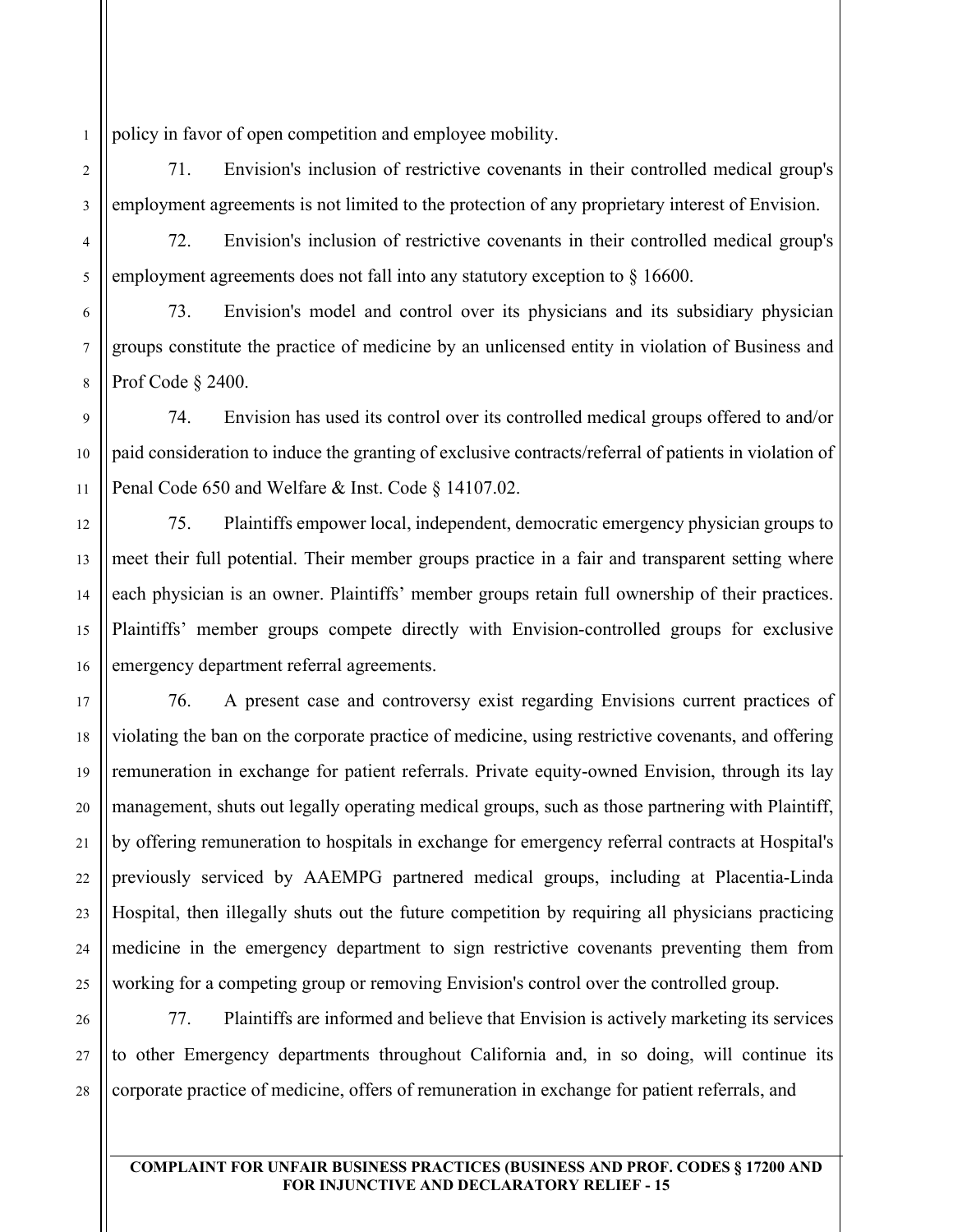1 2 3 restrict emergency physicians from working for competing medical groups. Envision will continue these practices in its current hospital contracts and will expand them to new hospitals unless a judgment declares such practices illegal.

78. Declaration that Envisions' restrictive covenants are void and may not be used in agreements with physicians;

79. Declaration that Envisions' creation or control over its controlled medical groups as described herein constitutes the corporate practice of medicine and is therefore unlawful.

80. Declaration that Envisions offers of remuneration in exchange for exclusive emergency department referral agreements, as described herein, constitute illegal kickbacks.

81. WHEREFORE, Plaintiff prays for the relief requested.

### **VI. PRAYER.**

WHEREFORE, Plaintiff prays for:

1. Defendants be enjoined engaging in acts constituting the practice of medicine through the means and methods described herein, including but not limited to creating controlled medical groups, exercising control over billing, staffing, and related services, use of restrictive covenants, or using control using its control over controlled medical groups to require those groups to include restrictive covenants in their employment and independent contractor agreements with any California physician, otherwise aiding and abetting in the Corporate Practice of Medicine.

3. Defendants be enjoined from offering or providing remuneration or anything of value to any Hospital or Hospital system operating in the State of California, including hospital services below-cost or market in exchange for patient referrals.

4. A declaration that Defendants practice of causing their controlled medical groups to enter into, implement, and enforce restrictive covenants similar to those identified in paragraph 45 above is unlawful and that the restrictive covenants are void under Cal. Bus. and Prof. Code §§16600.

28 5. A declaration that Defendants practice of offering to or agreeing to provide Hospitals with personnel to staff departments without the requirement of a subsidy (where

4